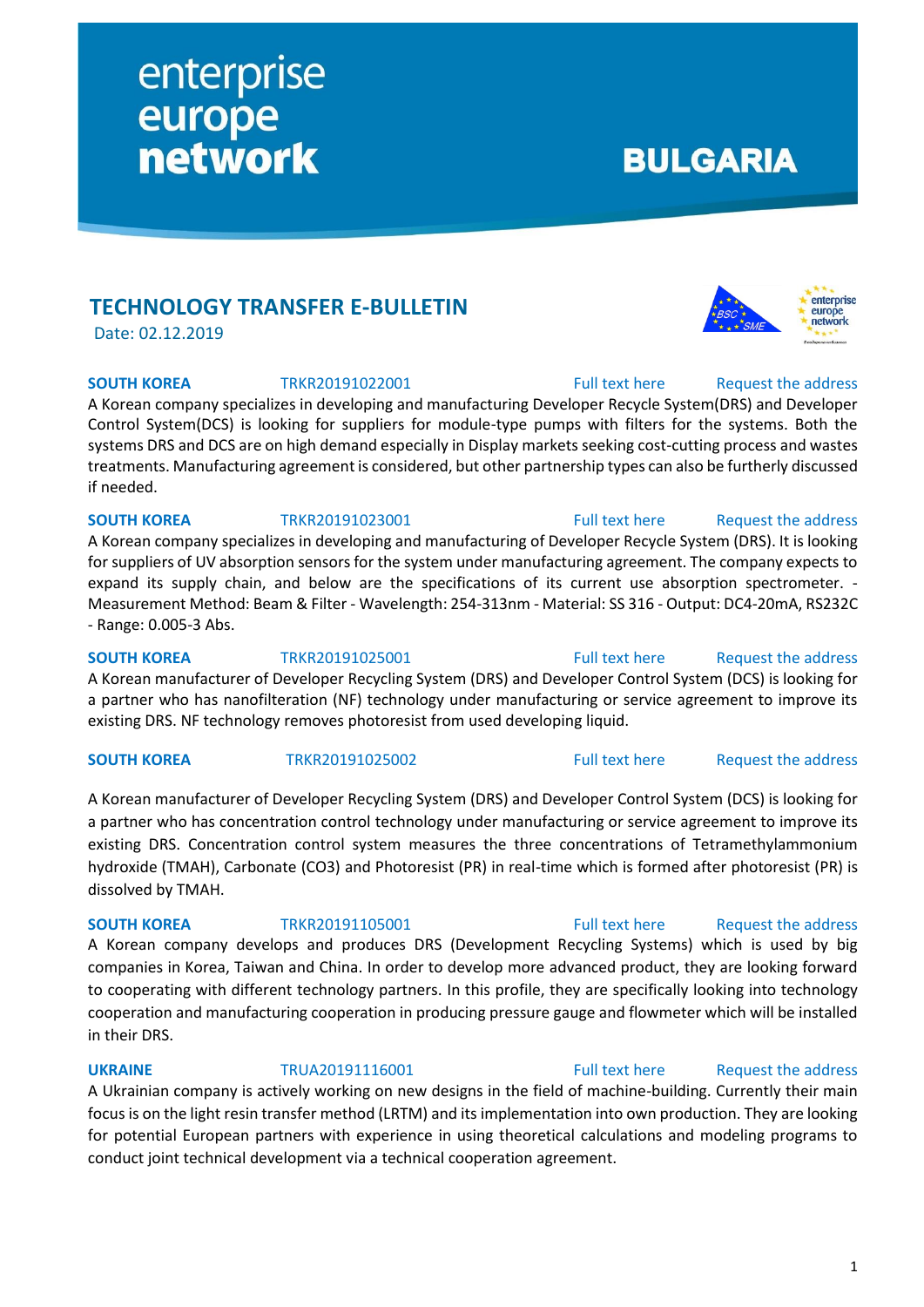**UKRAINE** TRUA20191120001 [Full text here](https://een.ec.europa.eu/tools/services/PRO/Profile/Detail/86d73297-4227-4da8-a3cb-bfda748b5208) Request [the address](http://www.een.bg/index.php?option=com_rsform&formId=13)

A Ukrainian company specialising in aircraft machine building has designed two types of grinding of ceramic matrix composites for engines. The enterprise is looking for a scientific organization or an engineering company that can produce a full-scale experimental prototype of machine of surface grinding based on either of the methods. The partnership will be held under the technical cooperation agreement.

### **UNITED KINGDOM** TRUK20190819001 [Full text here](https://een.ec.europa.eu/tools/services/PRO/Profile/Detail/43d6b9c8-357a-485d-99a9-099b865a1cf8) Request [the address](http://www.een.bg/index.php?option=com_rsform&formId=13)

UK SME seeks manufacturing partners in Europe for its' series of innovative and proprietary cycle covers, in collaboration with award-winning product designers from the UK. These cycle covers differentiate from existing cycle covers in offering a unique, rapid and easy user experience for the range of cyclist use scenarios. Looking to collaborate with potentially interested manufacturing partners with experience in prototype work.

**POLAND** TRPL20191104001 [Full text here](https://een.ec.europa.eu/tools/services/PRO/Profile/Detail/713c4163-e94e-4c40-ae3b-f568536bd037) Request the address

A Polish company conducts advanced works on an innovative product. The company is looking for a technological partner to develop transport adapters for a prefabricated residential box with its own position regulation. The company seeks partners for technical cooperation agreement.

### **FRANCE** TRFR20191106001 [Full text here](https://een.ec.europa.eu/tools/services/PRO/Profile/Detail/27bf4cab-0607-4fc9-b164-c107dcade53d) Request the address

The French SME develops and sells organic home fragrances and cosmetic products based on essential oils. Two types of partnerships are sought. Firstly, services agreement with suppliers able to develop new formula and new products such as powders, gels, cremes as well as diffuses' fragrances. Secondly, conditioning and packaging manufacturers are sought for their products. Partners should be located in Europe, should respect European union regulation and must be Ecocert certified.

**LITHUANIA** TRLT20190822002 [Full text here](https://een.ec.europa.eu/tools/services/PRO/Profile/Detail/90795b75-775a-4192-84bf-abca4e531f7a) Request [the address](http://www.een.bg/index.php?option=com_rsform&formId=13)

Lithuanian producer of herbal teas is a small-size enterprise producing high quality medicinal herbal teas made of different combinations of around 100 plant species. The firm is looking for a technology that allows oxidation (publicly misrecognized as "fermentation") of herbs that had already been dried. The technology should reinitiate the oxidation process and should not corrupt tea-character of herbs. The company is seeking a technical cooperation agreement with a partner.

A Swedish start-up company developing biosensors for medical devices is looking for manufacturer and experts in the field of electrode wires. Specifically, they look for someone that can strengthen, align and cut micrometer thin Platinum/Iridium electrode wires to be used in a medical device implanted in the brain. Partners are sought that are able to strengthen, "de-curve", align and cut the wire automatically and that are interested in a technical cooperation and/or manufacturing agreement.

A Swedish company in marine infrastructure solutions wants to use remote operated drones to render models to analyse marine structure, detect failures and damages and contribute to life cycle maintenance. The company is looking for producers of airborne and seaborne drones for inspections as well a sensors and software for inspections with drones. Cooperation would be within a manufacturing, licence or joint venture agreement. This request refers to an open innovation challenge.

A Spanish company is developing technologies to transform vegetable waste into biodegradable industrial materials that may outplace plastic in some applications. They are looking for companies that can provide them with cellulose moulding machinery and/or related technologies, which are relevant to their process, as they would like to build a low production, demonstrative plant. The company offers commercial agency agreements and joint venture agreements to potential providers.

## **ITALY TRIT20191120001** [Full text here](https://een.ec.europa.eu/tools/services/PRO/Profile/Detail/f3b2a943-7698-4394-878e-ae84d21df27b) Request the address An Italian company working in construction material sector is looking for a transparent coating with high abrasion resistance to protect the digital printing on outdoor concrete paver. Companies from chemical industry

## 2

# **SWEDEN** TRSE20191128001 [Full text here](https://een.ec.europa.eu/tools/services/PRO/Profile/Detail/823ad3d8-5637-4bb2-9711-c8fb30217624) Request the address

## **SPAIN** TRES20191111001 [Full text here](https://een.ec.europa.eu/tools/services/PRO/Profile/Detail/3ff80867-c101-46fa-9f33-1a4e568c3a1c) Request the address

## **SWEDEN** TRSE20191024001 [Full text here](https://een.ec.europa.eu/tools/services/PRO/Profile/Detail/760824aa-2c52-4a71-875a-f5795e723c20) Request the address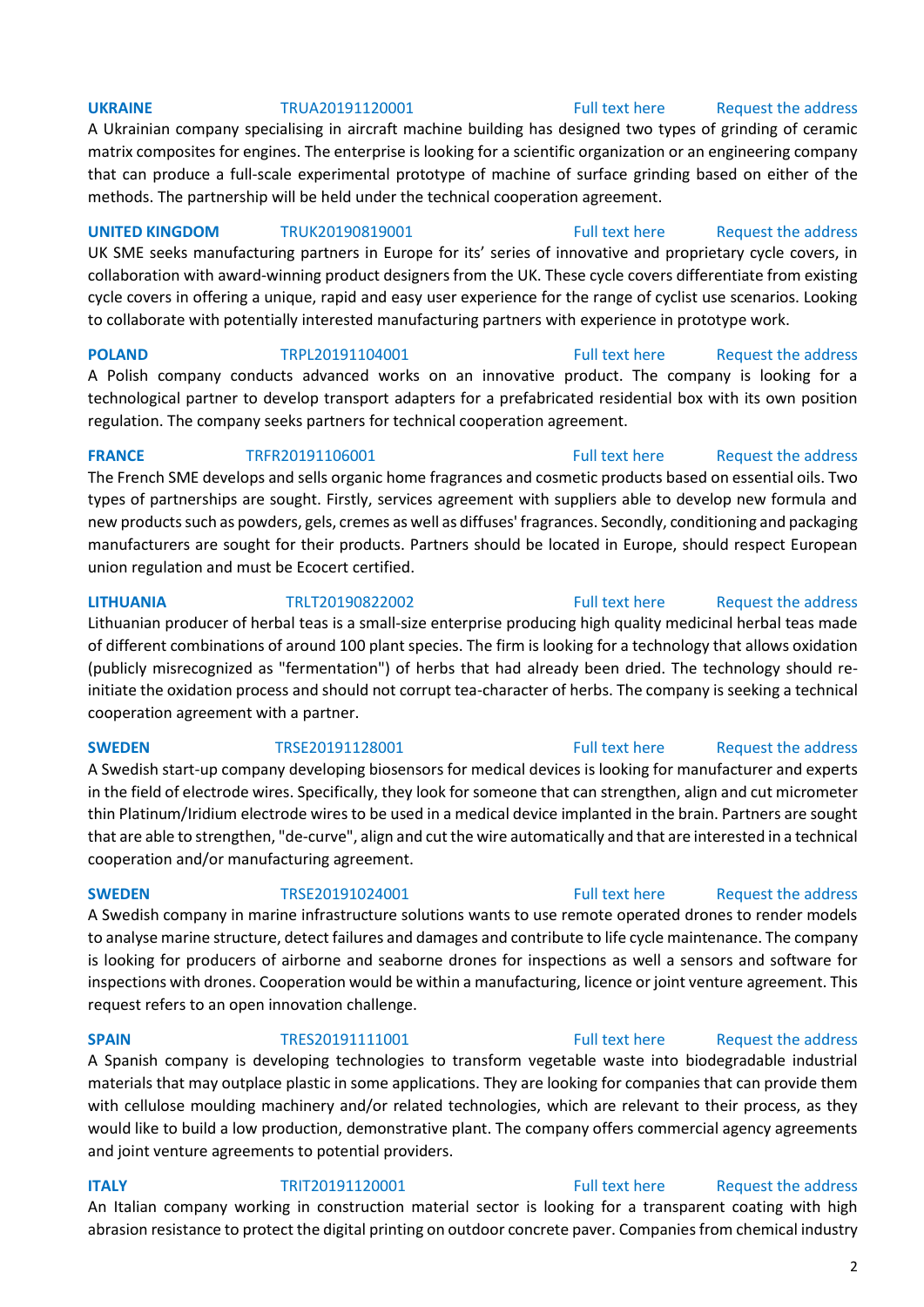sector are sought for a commercial agreement with technical assistance or for a technology cooperation for the development and adaptation of such a specific coating material and process.

**UNITED KINGDOM** TRUK20191129001 [Full text here](https://een.ec.europa.eu/tools/services/PRO/Profile/Detail/e8cb2a7b-e179-43c3-93ec-713da6f62c42) Request the address The UK representative of an international SME is seeking innovative membrane distillation materials and processes to incorporate into its products. Both research groups and companies are sought at different readiness levels, from proven concepts to supply modules or components for their systems. The cooperation may therefore range from manufacturing to licensing to technical cooperation agreements. The solution to this desalination problem may come from food, textiles, pharma industries.

**POLAND** TRPL20191011001 [Full text here](https://een.ec.europa.eu/tools/services/PRO/Profile/Detail/fa7e339a-08e3-4ce4-8abe-f5ce151bd8d0) Request the address A Polish company conducts advanced work on an innovative product - a compact prefabricated residential module. The company is looking for a technological partner to develop a steel self-supporting structure made of profiles with minimum 2mm width. The company wish to cooperate on design solutions and test performance on a laboratory scale via technical cooperation agreement.

**UNITED KINGDOM** TRUK20191004001 [Full text here](https://een.ec.europa.eu/tools/services/PRO/Profile/Detail/43361001-f526-4a4e-b015-a78b89fea59e) Request the address A UK based company is looking for partners to assist in the development of several projects in the fintech, marketing and defense sectors. The company is interested in software development and IT consultancies in the finance/banking sectors or companies / research organisations in other sectors that can help develop and implement cloud-based architectures, through a joint venture agreement or license agreement.

## **GERMANY** TRDE20191028002 [Full text here](https://een.ec.europa.eu/tools/services/PRO/Profile/Detail/2fd01139-f01b-4e09-b599-14c7eeba001b) [Request the address](http://www.een.bg/index.php?option=com_rsform&formId=13)

An international group of companies with headquarters in Northern Germany is providing industrial solutions to customers in oil and gas sector in Asia and Middle East. Sought are contacts to SMEs or research partners with technical solutions to convert carbon dioxide to a useful commodity. Solutions should minimum have been tested at lab scale, closer to market is preferred. Cooperation is offered in form of technical cooperation agreements or commercial agreements with technical assistance.

**GERMANY** TRDE20191028001 [Full text here](https://een.ec.europa.eu/tools/services/PRO/Profile/Detail/4b5a74af-6dad-44a6-959c-2e18131bb82e) Request the address

An international group of companies with headquarters in Northern Germany is providing industrial solutions to customers in oil and gas sector in Asia and Middle East. Sought are contacts to SMEs or research partners with technical solutions for petroleum resins downstream production of hexane C5 and nonane C9. Solutions should minimum have been tested at lab scale. Cooperation is offered in form of technical cooperation agreements or commercial agreements with technical assistance.

A multinational shipping enterprise with a registered base in Scotland (UK) is seeking novel, cost-effective approaches to reduce low frequency noise (10Hz) created by the exhaust of diesel engines. The Scottish company is looking for partnerships via a commercial agreement with technical assistance or a technical cooperation agreement. The company is especially interested in technologies that are near to market.

**GERMANY** TRDE20191115001 [Full text here](https://een.ec.europa.eu/tools/services/PRO/Profile/Detail/3f7e5f6e-0be0-42b5-af7b-b9cb86b34790) Request the address A German federal association in the tourism sector is working on strategies to revive historic parks and gardens through innovative ideas and latest technologies. The assocation is looking for partnerhips with institutes, clusters, associations marketing agencies and/or companies in a knowledge and technology transfer scheme.

**ESTONIA** TOEE20191030003 [Full text here](https://een.ec.europa.eu/tools/services/PRO/Profile/Detail/684d3a62-1c06-4a4a-8ec0-6a7d3667003e) Request the address The Estonian company has developed a proprietary method for producing 100% biodegradable tableware products from reed (an abundantly available wetland plant). Thanks to reed's mouldability and ability to withstand water, it is suitable for the production of various disposable tableware (e.g. plates, cups) to replace the ubiquitous plastic that is deadly for animals. Development partners from the industry under technical cooperation agreement are sought.

## **SCOTLAND** TRUK20191104001 [Full text here](https://een.ec.europa.eu/tools/services/PRO/Profile/Detail/c4fc4ef9-78cb-42a9-8e6a-e3ddd7805b26) Request the address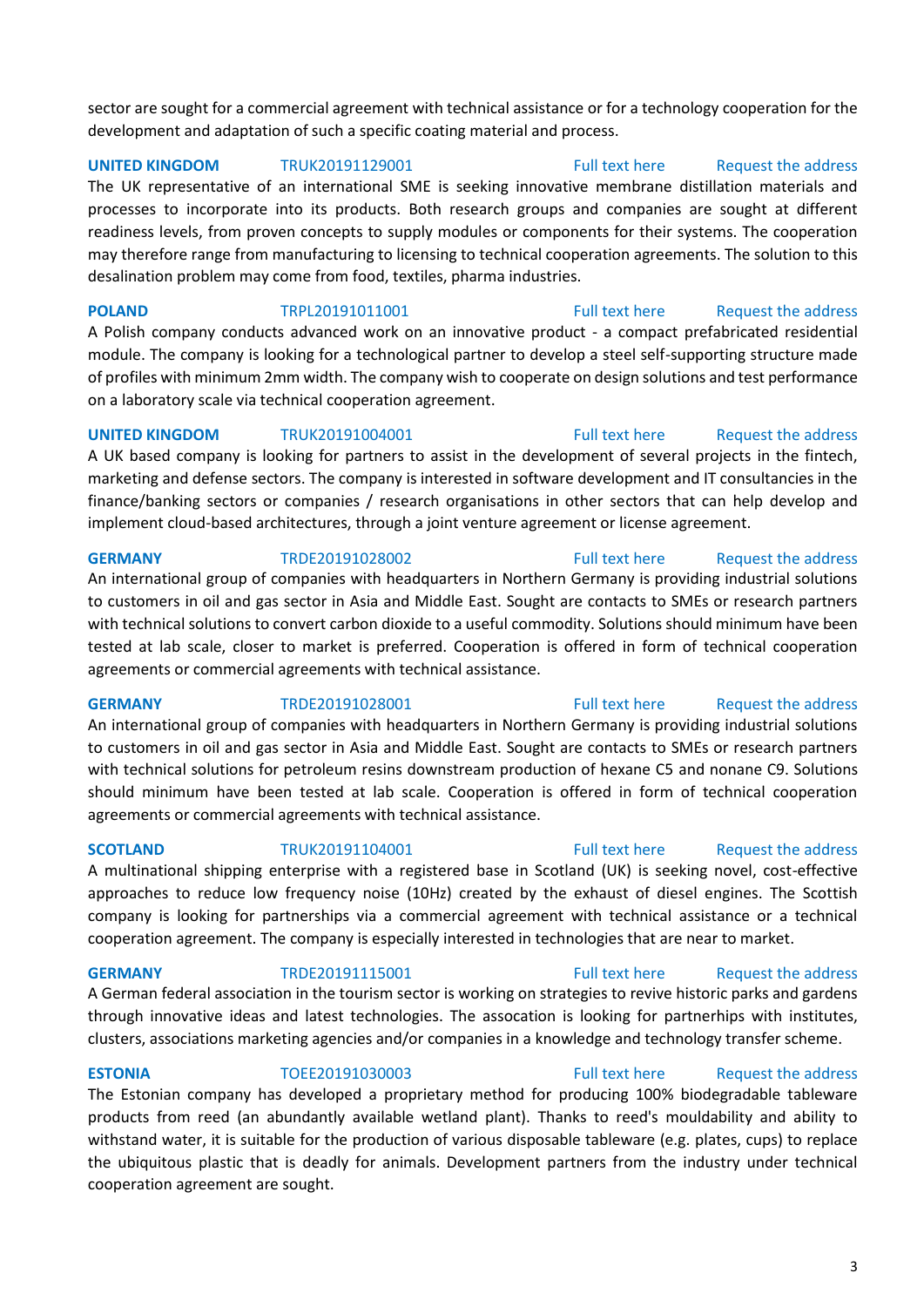A Spanish university has developed a system for diagnosing antennas through the use of a portable device. It comprises a probe antenna, which picks up the signals emitted by the antenna, a radiofrequency unit that measures the properties of said signal, a positioning subsystem and a processing system that carries out the diagnosis of the antenna from the obtained data. Companies in the communications field are sought to develop applications of the described invention under license agreements.

## **NORTHERN MACEDONIA** TOMK20191104001 [Full text here](https://een.ec.europa.eu/tools/services/PRO/Profile/Detail/ba30327c-2f4e-4a0d-855c-39f5df60db35) Request the address

A Macedonian engineering company has developed a smart speed bump for remote operation and configuration that significantly improves the driving experience. The bump is activated only when driving speed is above the set limit, thus resulting in considerable reduction of noise, potential damages and injuries, fuel consumption and air pollution. Partners for license agreement are sought.

## **NORTHERN MACEDONIA** TOMK20191105001 [Full text here](https://een.ec.europa.eu/tools/services/PRO/Profile/Detail/c6811a84-d8bb-4673-97a9-48f4d0f9e277) Request the address

A Macedonian company offers a cloud-based energy management system, easily and non-expensively installed, integrating existing measuring instruments. The solution enables real-time monitoring of the energy consumption from any smart device. Partners for commercial agreement with technical assistance are sought.

**UKRAINE** TOUA20191026001 [Full text here](https://een.ec.europa.eu/tools/services/PRO/Profile/Detail/ca4f5272-a121-4283-9303-ac0862c7c9ee) Request the address

The Ukrainian university group developed a new coating technology based on ion-plasma deposition technique. The client seek a partner for finishing this technology and developing business plan for commercialization it on the technical cooperation agreement.

### **UNITED KINGDOM** TOUK20191028001 [Full text here](https://een.ec.europa.eu/tools/services/PRO/Profile/Detail/cd6fa22e-4272-4545-a22f-b3d1284c49ab) Request the address

A UK based SME has developed a heat storage in pre-heated water device which can reduce energy consumption bills up to 30%. The device works by heating water through simultaneous/sequential operation of 2 or more electric energy sources. The solution can be applied in any industry that consumes high volumes of energy and has a requirement for heat generation and transfer. The company seeks industrial and research partners to engage via research, technical and/or financial agreements.

A label-free, integrated HCG-based platform technology for optical sensors which provides specific properties has been developed by a German university. The special geometry of the sensor allows the transformation of the whole or of only a part of a normal or of an oblique incidence wave into the in-plane direction. Application fields are environmental monitoring, homeland security, biomedicine, biochemistry or pharmacy. The university is interested in an R&D cooperation or a license agreement.

### **SPAIN** TOES20191011001 [Full text here](https://een.ec.europa.eu/tools/services/PRO/Profile/Detail/191c2974-4fef-4717-883c-f6e1a2a524a0) Request the address

A Spanish healthcare research institute has developed a system for endoscopic spatial orientation that can be used in endoscopic surgery.Its main characteristic is the configuration through an inertial sensor and a computer system, to control the spatial position. The institute would like to talk to companies interested in commercializing this system or developing it under a license agreement or research agreement.

### **GERMANY** TODE20191106001 [Full text here](https://een.ec.europa.eu/tools/services/PRO/Profile/Detail/2f6f091b-e43f-45b6-9ef2-44b111c085f7) Request the address

A Berlin-based German university has developed a convergent synthesis route towards albicidin. This enables the production of multi gram amounts of the antibiotic substance and, as a consequence, the further profiling of its drug properties. They are interested in the further development of the technology in the framework of a research cooperation or a license agreement.

**GREECE** TOGR20191022001 [Full text here](https://een.ec.europa.eu/tools/services/PRO/Profile/Detail/648470ba-5fd4-4337-a712-9230628e8c44) Request the address A Greek spin-off company has invented a breakthrough device that involves the evaluation of food origin and quality in order to provide better information to the company producing or marketing the products so as to be able to evaluate its suppliers and set accordingly the market prices. Food companies, supermarket chains, as well as restaurants could benefit from the innovative service through a commercial, technical or license agreement.

### **SPAIN** TOES20191030001 [Full text here](https://een.ec.europa.eu/tools/services/PRO/Profile/Detail/ab4f0eaa-42a7-42ec-8a26-0fd2d671de68) Request the address

## **GERMANY** TODE20190917001 [Full text here](https://een.ec.europa.eu/tools/services/PRO/Profile/Detail/d6323d1b-f149-4d29-adf2-b67ffadabff7) Request the address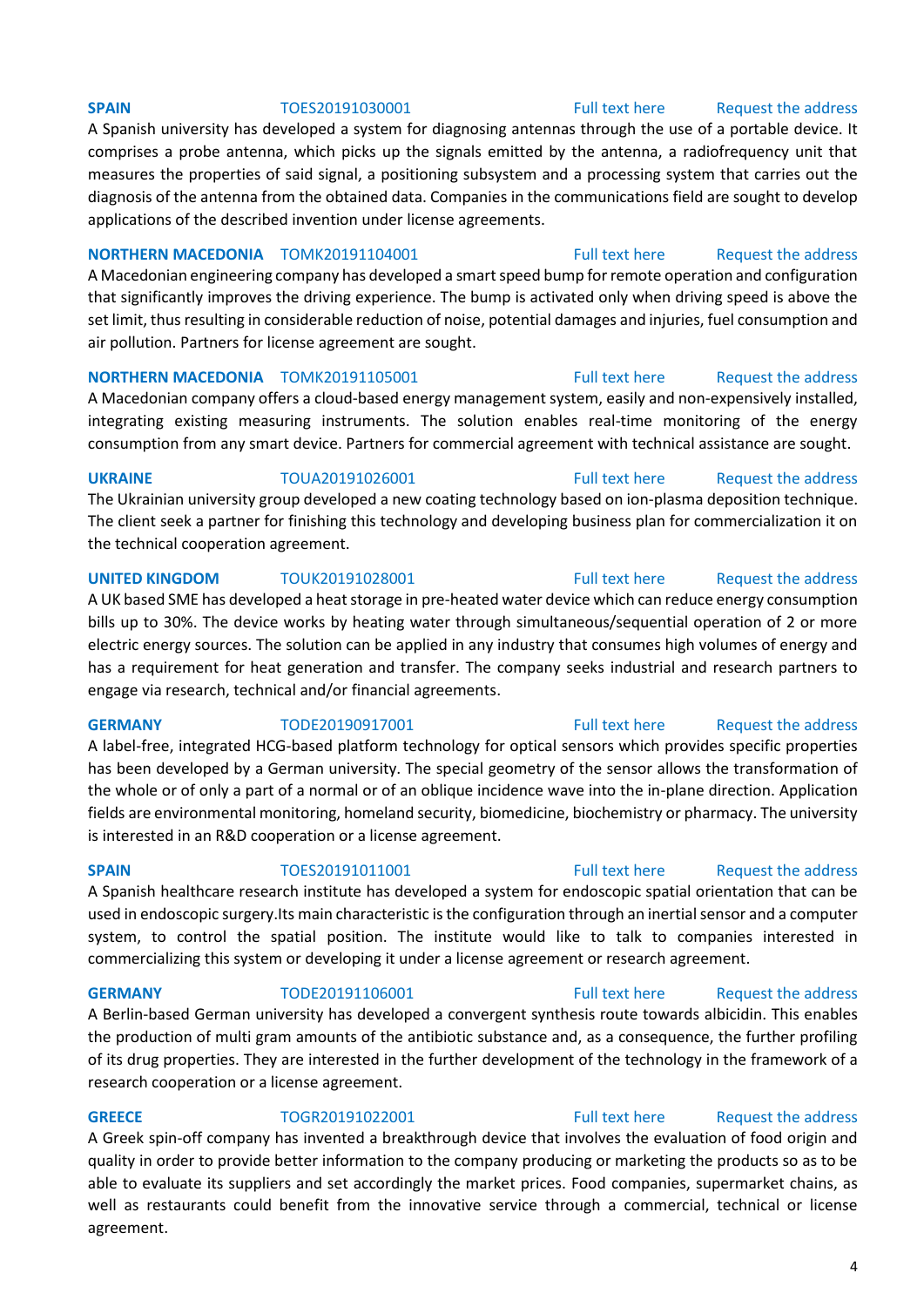### **GREECE** TOGR20191118001 [Full text here](https://een.ec.europa.eu/tools/services/PRO/Profile/Detail/bf230f49-19a4-48b4-964c-febf85720a47) Request the address

A Greek research organisation has been developing a sustainable and energy efficient solution for renovations in the building/construction sector. The team seeks companies or research organisations related to energyefficiency for the co-development of the project under a joint venture or a technical cooperation agreement. Research cooperation agreement is also envisaged.

**AUSTRIA** TOAT20191113001 [Full text here](https://een.ec.europa.eu/tools/services/PRO/Profile/Detail/a5af5e15-4dac-4b55-aba6-1086382346a6) [Request the address](http://www.een.bg/index.php?option=com_rsform&formId=13)  An Austrian SME developed a modular hydro power system which fully complies with the EU Water Framework Directive to protect ecology and biology of rivers. It is easily and quickly installed on (existing) sluices at low investment costs. The innovation lies in the vertical adjustment of the turbine together with the design of the blades. A prototype was successfully tested. A world patent (PCT) was applied for. The SME is looking for buyers of the patent worldwide except for Austria.

**SPAIN** TOES20191108001 [Full text here](https://een.ec.europa.eu/tools/services/PRO/Profile/Detail/7bc78f2e-4825-4eab-9a79-00abbd92bcd1) Request the address A Spanish research team specialized in molecular mechanisms leading to mutation in the human genome, has developed a new method for detecting alterations in the Chromosome 22 that cause congenital heart disease (CHD). The method has proven to be faster than other procedures and detects typical as well as atypical deletions. Companies willing to implement the method through a license or a technical cooperation agreement for genetic tests are being sought.

**UNITED KINGDOM** TOUK20191007001 [Full text here](https://een.ec.europa.eu/tools/services/PRO/Profile/Detail/bd4341c3-3116-415a-bd7c-11a8e501f174) Request the address A UK engineering start-up based in London is focused on developing renewable energy technologies for lowincome countries. The company has invented a smart and modular Li-ion battery. This battery can use new or recycled Li-ion battery cells to store clean and affordable energy from renewables. It is low-cost and long-lasting. The company is looking to partner with an organisation under a technical cooperation agreement to test their battery in a relevant environment.

**LITHUANIA** TOLT20191104001 [Full text here](https://een.ec.europa.eu/tools/services/PRO/Profile/Detail/387a16ba-aaa1-4678-b2de-580ae31aa165) [Request the address](http://www.een.bg/index.php?option=com_rsform&formId=13)  A Lithuanian start-up has created next-gen malware protection software. This innovative piece of software protects from both known and unknown malware by combining behavioral-based protection with the signaturebased threat detection. The technology focuses on low-spread malware and detects threats that major antimalware vendors overlook. The software engine can be integrated in corporate cyber security solutions and therefore a technical cooperation agreement with a partner is sought.

**UNITED KINGDOM** TOUK20191113001 [Full text here](https://een.ec.europa.eu/tools/services/PRO/Profile/Detail/60ca7d4d-3219-4f02-9dce-dbf31570cf2f) Request the address A UK-based SME provides an award-winning service combining storytelling with digital technologies, including

AR/VR, image mapping, live action immersive content to help their partners engage with customers. They're looking to develop their creative technologies and capabilities by connecting with organisations in multiple sectors such as media, heritage, tourism, energy, transport and retail. These partnerships will be commercial agreements with technical assistance or technical cooperation.

Croatian company has built up a no-code development platform with prebuilt apps offering cost-effective digital tools that can be easily accessed through its cloud-based platform and used on any device. These applications can be customized as well as developed from the ground up using no-code tools. The platform is built on open source technologies and also offers easy integrations with existing legacy systems. Financial and commercial agreement with technical assistance is sought.

**SPAIN** TOES20191030002 [Full text here](https://een.ec.europa.eu/tools/services/PRO/Profile/Detail/2561492b-f44f-4640-81a0-cab02cb8f6e8) Request the address A Spanish research institute offers its expertise in synthesis and upscaling capacities of nanomaterials and coatings for both new buildings and retrofitting existing ones by easy to apply methods without modifying the structure of the building. The nanomaterials and coatings provide different functionalities to the building envelopes. In addition, the company has connections with companies in the building sector. They seek consortia working on proposals for H2020 calls for research agreements.

## **CROATIA** TOHR20191107001 [Full text here](https://een.ec.europa.eu/tools/services/PRO/Profile/Detail/aa811fac-baac-4898-beeb-2f4d9bc98e80) Request the address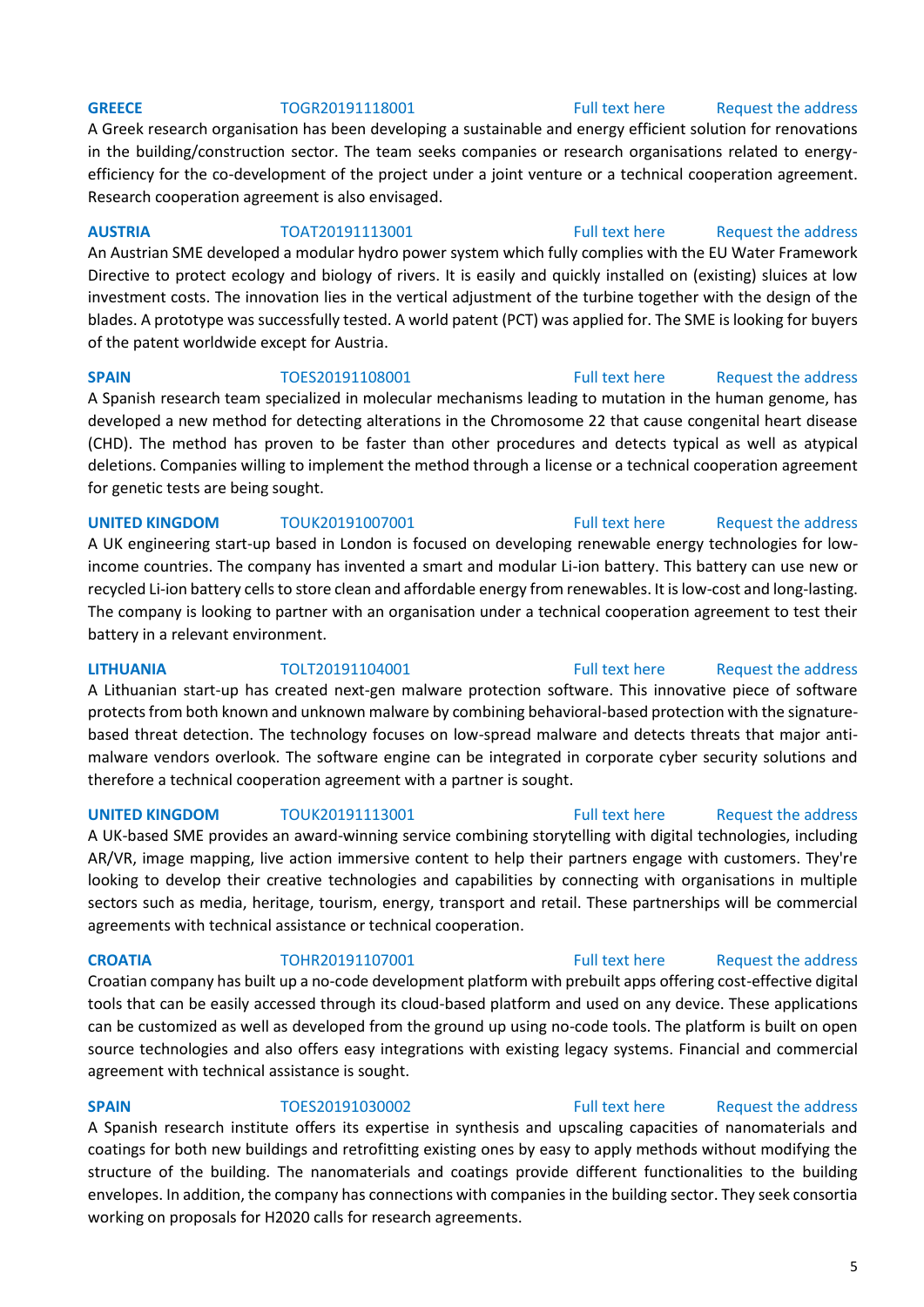### **SPAIN** TOES20191122001 [Full text here](https://een.ec.europa.eu/tools/services/PRO/Profile/Detail/44f08115-3c0a-4730-bb7b-233cb53e4263) Request the address

Spanish technology centre has developed an innovative device which comprises hardware and software tool that allows remotely controlling and managing the electric vehicles (EV) charging process. Partners sought are last mile delivery companies and EV users for commercial agreements with technical assistance. The centre is also interested in research cooperation agreement with entities interested in further development of this device to be tested and analysed under specific research calls.

**SPAIN** TOES20191120001 [Full text here](https://een.ec.europa.eu/tools/services/PRO/Profile/Detail/94b1b741-e6e4-4932-973d-e781368181f3) Request the address Spanish technology centre has developed a replicable urban regeneration model, addressing jointly the transformation of energy in buildings and districts, urban mobility and covering the integration of the city infrastructures related to these two fields through ICTs as a technological enabler. Technical cooperation agreement for the analysis of cities and management and research cooperation agreement with entities (companies or public administration) interested in further development.

**CZECH REPUBLIC** TOCZ20191105001 [Full text here](https://een.ec.europa.eu/tools/services/PRO/Profile/Detail/85a5dae4-7756-4dd1-8408-b5331bcac131) Request the address A Czech company that focuses mainly on research and innovation activities in the field of membrane processes, offers a device suitable to purify diluted inorganic acid, contaminated by metal ions and thus reuse the acid in technological processes. The technology is suitable particularly in industries with high use of diluted inorganic acids e.g. in the metal surface treatment industry. The company is looking for partners for commercial agreement with technical assistance.

### **SPAIN** TOES20191104001 [Full text here](https://een.ec.europa.eu/tools/services/PRO/Profile/Detail/47e95500-de93-4285-8d87-1ac993d8a239) Request the address

A Spanish research institution has discovered that the absence of one specific protease (MT4-MMP - Membrane type 4-matrix metalloproteinase) in patrolling monocytes increases their surface level of the alphaMbeta2 integrin receptor, which in turn increases its patrol function. This increased activity may offer a new therapeutic strategy for acute pathological processes. They are looking for partners, with no preferred location, to establish a license agreement.

An Estonian SME is offering a camera for thermal vacuum chambers. It's main purpose is to monitor experiments inside vacuum chambers. Right now the only way to check experiments is to have a fixed angle camera or a porthole in chambers, which in many occasions is not enough. It is possible to add multiple cameras in different angles for inspecting experiments. Company is open for commercial agreements with technical assistance with end-users and joint ventures with vacuum chamber manufacturers.

A Latvian research institute offers ready to use 100+ node heterogeneous Wireless Sensor Network (WSN) and Internet of Things (IoT) bestbed technology with additional mobile workstation with 50 mobile nodes. The WSN/IoT testbed is designed for development and validation of internet of things and wireless sensor network protocols in factories, intelligent transport systems, etc. The research institute is targeting commercial agreements with technical assistance and research co-operation.

**FRANCE** TOFR20191125001 [Full text here](https://een.ec.europa.eu/tools/services/PRO/Profile/Detail/fc79af68-96c0-4d8e-8d48-dbd5eb6f705a) Request the address

A French SME based in Burgundy has developed and patented a new technology and process to collect and transform vine shoots (branches) into biodegradable finished products used as winemaking accessories like vineyard posts. It is looking for partners in winemaking regions to develop new end-products (new bio-based fibers) under commercial agreement with technical assistance or manufacturing agreement or joint-venture.

### **ESTONIA** TOEE20191105001 [Full text here](https://een.ec.europa.eu/tools/services/PRO/Profile/Detail/9e62d8e4-d22e-4346-9925-4106507ac284) Request the address

An Estonian company has developed a precision navigation system, that can be used for: e.g. unmanned aerial vehicles (e.g. drones), autonomous delivery robots, cargo monitoring, ride-sharing applications, etc. Company operates in the area of software and hardware development and is open for commercial agreements with

## **ESTONIA** TOEE20191030002 [Full text here](https://een.ec.europa.eu/tools/services/PRO/Profile/Detail/d4e20d13-ee24-48b8-ab6a-fd8b9a9c0ef6) Request the address

## **LATVIA** TOLV20191031002 [Full text here](https://een.ec.europa.eu/tools/services/PRO/Profile/Detail/b2dbec03-aeea-40d6-9df9-5aaa2e339a38) [Request the address](http://www.een.bg/index.php?option=com_rsform&formId=13)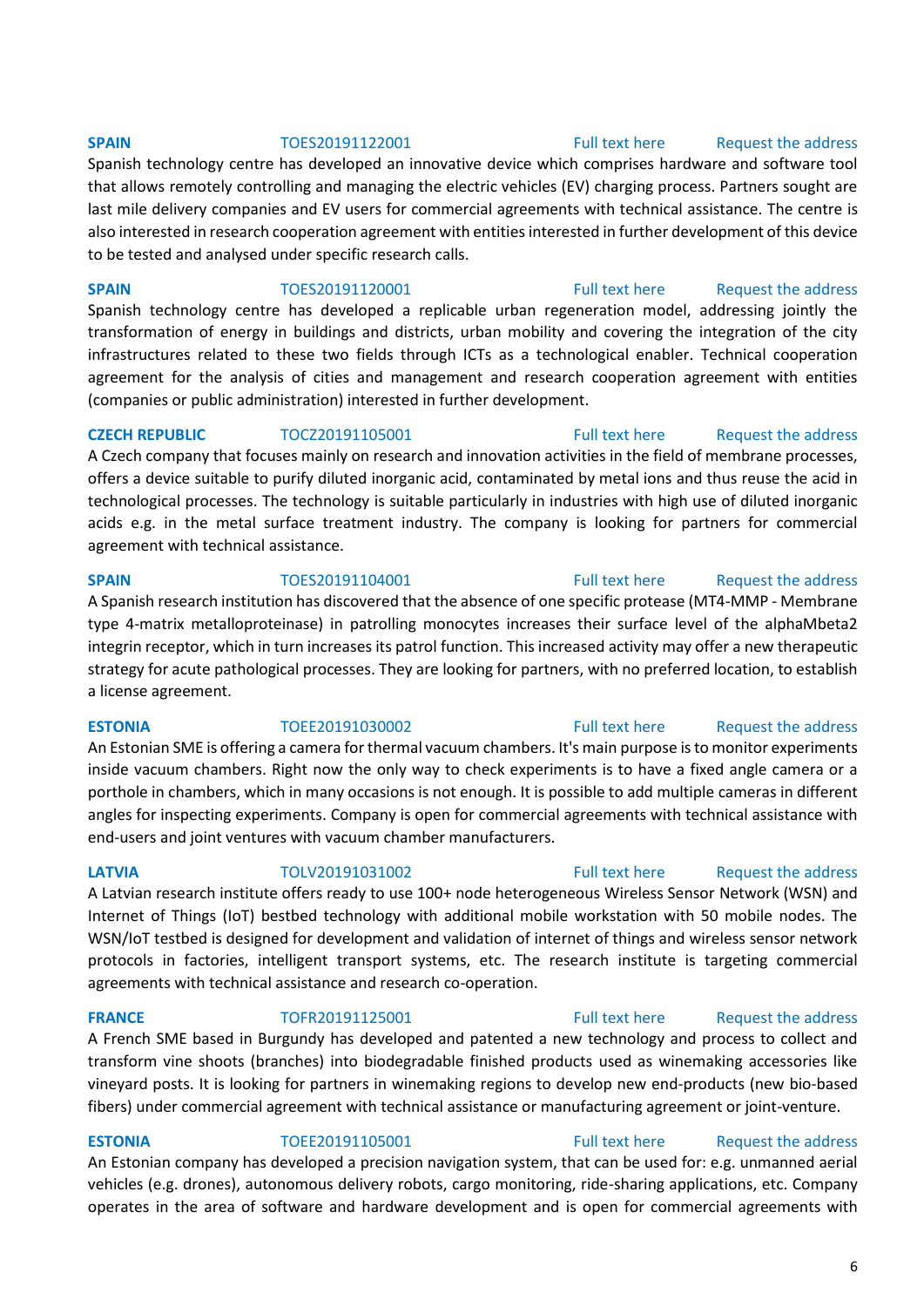technical assistance and joint ventures with companies operating in the aforementioned fields for super accurate precision positioning (+/- 1 cm) of GPS-equipped autonomous systems.

**UNITED KINGDOM** TOUK20191030001 [Full text here](https://een.ec.europa.eu/tools/services/PRO/Profile/Detail/8d5b2647-0d63-4c35-9e6e-9b3de2336eec) [Request the address](http://www.een.bg/index.php?option=com_rsform&formId=13) 

A UK company has launched award-winning aeroponic designs, needing no land or soil. The low-cost eco-friendly structures have shown to yield consistent crops in a profitable way, opening up new markets and business models. Businesses and organisations are sought to develop specific offerings for individual markets under technical cooperation and licensing agreements. They are also welcome to disseminate existing solutions under commercial agreements with technical assistance.

**UNITED KINGDOM** TOUK20191030003 [Full text here](https://een.ec.europa.eu/tools/services/PRO/Profile/Detail/12fd5286-76d5-4646-82e9-f36617c64901) Request the address A UK company offers on-demand teams to cover a wide range of resources in analytical chemistry for drug discovery. Strategy, training, sourcing and services can be offered not just in a very comprehensive but also very flexible way. Pharma and biotechnology companies and public-private partnerships are being sought for commercial agreements with technical assistance.

**UNITED KINGDOM** TOUK20191104001 **Full text here** Request the address A new technology has been validated to produce MgB2 superconductive wires at infinite length, and very high consistency. The developer, an East of England company is keen to discuss new possibilities in large scale renewable energy generation and transmission. Manufacturers of such equipment are sought for technical or research co-operation.

### **UNITED KINGDOM** TOUK20191104002 **Full text here** Request the address

A new technology developed by a UK company has been validated to produce a composite wire where inside a metal tube there is a precisely controlled mix of metals or other materials. This allows for new alloys being used in additive manufacturing, and faster turnaround due to faster melting. Sellers and users of electron beam and laser beam AM equipment are sought for technical or possibly research co-operation.

### **UNITED KINGDOM** TOUK20191104003 [Full text here](https://een.ec.europa.eu/tools/services/PRO/Profile/Detail/dce98e17-5ba1-4618-a07f-a684ba22745b) Request the address

A UK company has combined two advanced machine learning technologies to create the world's most accurate, contextual and visual digital assistant. Patent pending technologies combine a state of the art machine learning interface with a hyper realistic avatar capable of delivering information in multiple languages by what appears to be a human character. Foreign partners are being sort in healthcare and e-retail for license and financing agreements and commercial ones with technical assistance.

agreement.

# biotech companies are invited to add their targets or compounds to the body of knowledge under a license

A UK company that is a global leader in pharmaceutical compaction (pill-making machines) has developed the world's first computer controlled benchtop tablet press. The device can display detailed compaction data within minutes and they are seeking healthcare or pharma companies who would benefit from this device, supported via commercial agreement with technical assistance, joint venture or technical cooperation agreement.

**CZECH REPUBLIC** TOCZ20191111001 [Full text here](https://een.ec.europa.eu/tools/services/PRO/Profile/Detail/fd335e58-6c85-4343-9a5f-b9447acd8dfd) Request the address A Czech fast-growing SME offers its state-of-the-art technology of acoustic detection to industrial clients. Customer advantages are cost savings and risk reduction of unforeseen malfunctions through improvements in areas of maintenance, quality and process control. The SME offers its solution based on a commercial agreement with technical assistance.

An East of England startup offers commercial agreements with technical assistance to small pharma companies,

### to do high-throughput virtual screening. The diverse library gets screened against a large number of known proteins, to predict biological activity and off target effects where possible. At the same time, academia and

## **UNITED KINGDOM** TOUK20191021002 **Full text here** Request the address

## **UNITED KINGDOM** TOUK20191030002 **Full text here** Request the address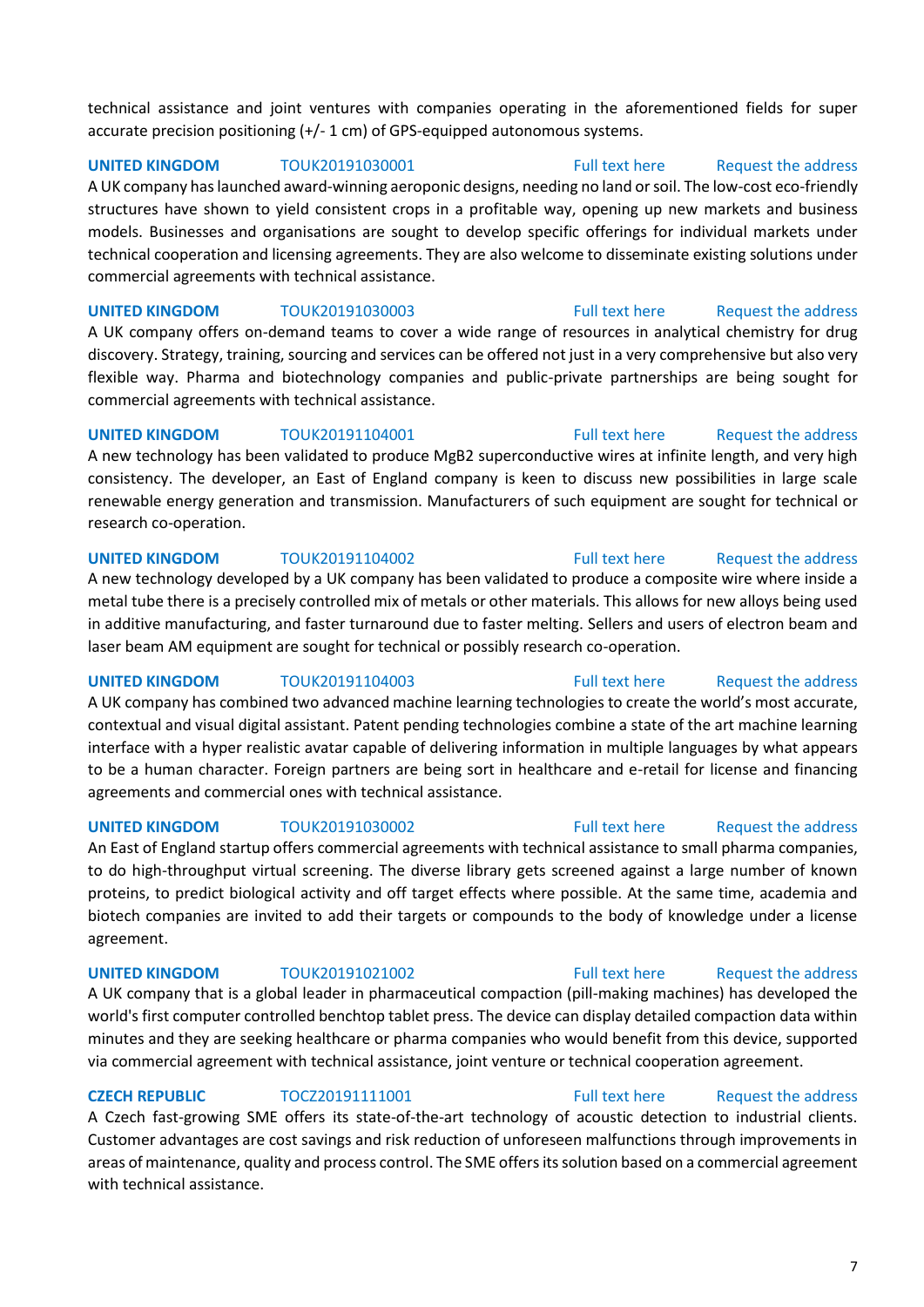### **UNITED KINGDOM** TOUK20191101001 [Full text here](https://een.ec.europa.eu/tools/services/PRO/Profile/Detail/c9349c76-ae4a-4542-8dd1-8de889ce139c) Request the address

Constructing offshore energy projects very often damages the marine environment. This UK SME solves commercial problems such as scour, habitat mitigation and cable / pipeline protection by deploying artificial reefs whilst improving the marine habitat and breeding / spawning grounds. The company is looking for partners who have access and rights to a site to support research and / or commercial services through a technical cooperation agreement or to operate under a licensing agreement.

**SPAIN** TOES20191106001 [Full text here](https://een.ec.europa.eu/tools/services/PRO/Profile/Detail/497d10dd-397a-4a9f-b620-5d27d1a62998) Request the address

Basque R&D+I centre specialized in food and polymer technology is looking for licensees for a medical device they have developed together with a University Hospital of reference in Navarre (north of Spain). A European patent application has been filed for the device aimed at the culture of cellularized membranes.

**SPAIN** TOES20191030003 [Full text here](https://een.ec.europa.eu/tools/services/PRO/Profile/Detail/b7e3fe4e-b15a-4603-ae7a-b0006de57df7) Request the address

A Spanish research institute offers its expertise in synthesis and upscaling capacities of nanomaterials such as hydroxyapatite and bioactive nanomaterials for tissue engineering, biocompatible nanomaterials for 3D printing of scaffolds and coatings to prevent biological contamination in medical devices and implants. They are looking for consortiums involved in proposals preparation for H2020 calls.

### **SPAIN** TOES20191126002 [Full text here](https://een.ec.europa.eu/tools/services/PRO/Profile/Detail/816ce681-c913-44e0-a685-bd383b5246d1) Request the address

A Spanish research team specialized in biosensors has developed a technology for producing paper-based immunosensors that can be tailored to detect a wide range of target molecules and pathogens using a smartphone as an optical reader. It allows the integration of all the reagents required for the detection in a single piece of filter paper. Companies willing to implement the technology through a license agreement or R&D institutions providing technical cooperation are being sought.

### **UNITED KINGDOM** TOUK20190918001 [Full text here](https://een.ec.europa.eu/tools/services/PRO/Profile/Detail/f2cd1246-c021-4bca-be12-894f4d9629f7) Request the address

UK research organisation seeking to develop its analytical code for analysing ion beam analysis, a general purpose analytical code for analysing ion beam analysis (IBA) data. Main features include; Implementation of the largest array of techniques of any IBA Code. The research organisation wants a research and development organisations from academia or industry who operate in fields not related to fusion energy to collaborate via licencing or research cooperation agreement.

### **UNITED KINGDOM** TOUK20190918003 [Full text here](https://een.ec.europa.eu/tools/services/PRO/Profile/Detail/4af65cd4-3363-4dd9-9b5b-b4ceec62f382) Request the address

UK based research organisation looking to develop its Nanofluids for improved heat transfer technology by expanding in to new markets and sectors. The collaboration would be via a licensing or research agreement with the aim of developing the use of nanofluids to improve the cooling of surfaces within fusion reactors that are exposed to extreme heat-fluxes.

## **UNITED KINGDOM** TOUK20190918002 **Full text here** Request the address

UK research organisation developing an Ohmic Heating (OH) Network is looking to develop its technology in to new sectors via a licencing agreement. This technology is a switching network that connects the driving energy source to the JET tokamak to induce and maintain the plasma current. The network consists of high current opening and closing switches, a counter-pulse circuit, commutating resistors, and various safety and protection devices already installed.

## **UNITED KINGDOM** TOUK20190918004 **Full text here** Request the address

A leading European fusion laboratory has developed a method for increasing the concentration of tritiated waste water whilst reducing the volume. The process involves electrolysing the tritiated waste water and then humidifying the evolved gas to reintroduce the Tritium into the waste water. The organisation is looking to break in to new sectors offering a simplified, lower cost alternative to many labs and waste disposal companies, via a licencing agreement or research agreement.

**SPAIN** TOES20191107001 [Full text here](https://een.ec.europa.eu/tools/services/PRO/Profile/Detail/a6eca26f-7379-4b43-b71c-173b133fccc4) Request the address A small team of Spanish investors have developed a recycled plastic bottle with a cap that purifies the water via an ozone system, allowing the consumer to fill it with water from any source to become drinkable. This system

### 8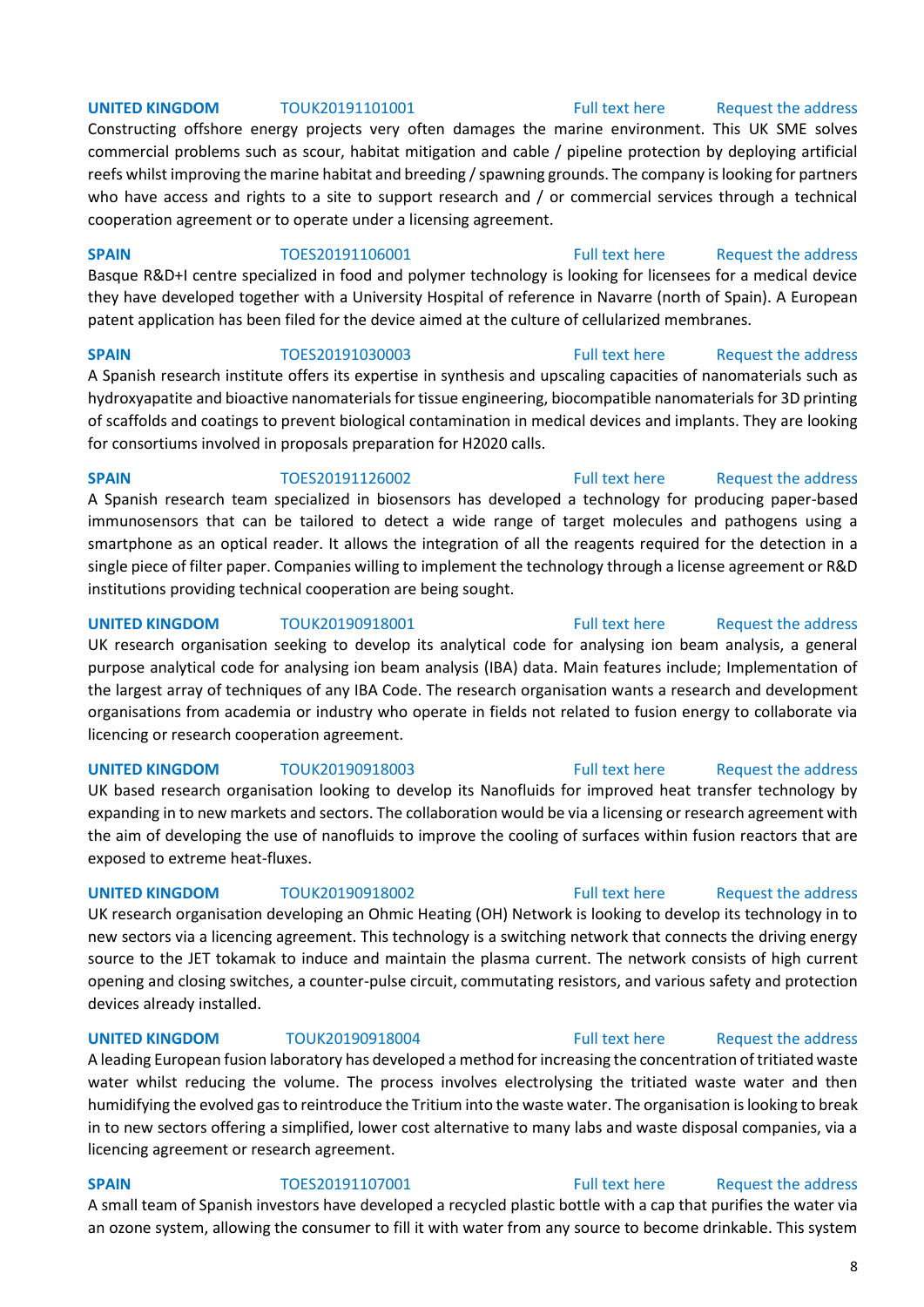does not use chemicals harmful to humans and eliminates 99.99% of bacteria, microbes and viruses from the water. They look for industrial partners for a commercial agreement with technical assistance and R&D partners for a research cooperation agreement.

### **SPAIN** TOES20191112001 [Full text here](https://een.ec.europa.eu/tools/services/PRO/Profile/Detail/75b47874-3558-41e5-b1ad-b52d4b43b523) Request the address

A Spanish research institute offers its expertise in protective coatings for photovoltaics in order to increase operational stability and reliability of the plant. The centre has developed a coating validated at module level (TRL 6) over glass and plastic substrates that provides super-hydrophilic, anti-dust and antireflective properties at the same time. They are looking for organizations involved in project proposals for H2020 calls for a research cooperation agreement.

**PORTUGAL** TOPT20191104001 [Full text here](https://een.ec.europa.eu/tools/services/PRO/Profile/Detail/4dc14e28-5853-4393-90d5-66d12b3a43c3) Request the address Developed by a Portuguese non-profit R&D organisation, the system allows wireless monitoring of temperature, humidity, leaf wetness, soil moisture, solar and UV radiation, rainfall, atmospheric pressure, wind speed and direction. The technology is available to be transferred to a company that provides services in environmental monitoring or the internet of things (IoT) for agriculture, under a licence agreement or technical cooperation agreement.

### **THE NETHERLANDS** TONL20191104001 [Full text here](https://een.ec.europa.eu/tools/services/PRO/Profile/Detail/f1e5a40f-4d11-43e9-876b-27dfb8013ae7) Request the address

A Dutch biotechnology SME is specialized in the development of efficient immobilized enzymes for bio-catalytic applications. The company is offering its technology for custom polymeric enzyme carriers and enzymatic process design for making efficient immobilized enzymes for high end bio-catalytic applications for various purposes and sectors. The company is looking for collaboration with enzyme producers and end users. A research cooperation or technical cooperation agreement is foreseen.

A Spanish research institute offers its expertise in waste-water treatment from different sources and industrial specific pollutants and deep expertise in design and production of nanomaterials and coatings with different functionalities. They can provide technologies for increasing reuse of water: corrosion and soiling/fouling protection, biofilm reduction and/or development of new materials for pollutants removal. They are looking for consortiums working in project proposals for H2020 calls.

### **THE NETHERLANDS** TONL20191111001 [Full text here](https://een.ec.europa.eu/tools/services/PRO/Profile/Detail/de131746-dfd5-4f6d-bb89-407273de3fa8) Request the address

A Dutch SME develops and produces customized Micro-Electro-Mechanical Systems (MEMS) in small to medium volumes. Most important advantage is offering flexibility in design as well as in process. The SME is interested in commercial agreements with technical assistance to players in the Life Science and instrumentation markets, in particular Original Equipment Manufacturers and system integrators using MEMS in applications.

## **SPAIN** TOES20191014003 [Full text here](https://een.ec.europa.eu/tools/services/PRO/Profile/Detail/8ca026e0-6656-427a-8af4-8cc432075baf) Request the address

A Spanish IT company offers an advanced technology that allows the optimization of fleets and routes. It calculates optimized routes for each and all of the vehicles in the fleet, satisfying the defined constraints (characteristics and number of vehicles, time, kilometers…) and optimizing the objectives (deliveries, visits, cost minimization…). The company looks for industries or companies with logistics needs to establish license agreement or commercial agreement with technical assistance.

## **ITALY TOIT20191114002** [Full text here](https://een.ec.europa.eu/tools/services/PRO/Profile/Detail/19373e6c-1610-41f2-bbaa-115a854ae9ac) Request the address

An Italian company has developed an integrated system (software solution), that is easily customizable depending on type and size of the client, for fire management and monitoring in real time. The Italian company is interested in finding partners with whom to develop case studies and test the system in real time conditions through technical cooperation agreements or research and development agreements.

## **FRANCE** TOFR20190904001 [Full text here](https://een.ec.europa.eu/tools/services/PRO/Profile/Detail/b4299016-4896-49ca-a1ec-c942606b2a66) Request the address

A French Technology Transfer Office (TTO) offers new functionalized polyolefins for utilisation in performance materials. These new specialty polyolefins allow the combination of commodity polymer advantages (low cost,

## **SPAIN** TOES20191112002 [Full text here](https://een.ec.europa.eu/tools/services/PRO/Profile/Detail/afe447b6-5080-42dc-8c17-e0dce61370e4) Request the address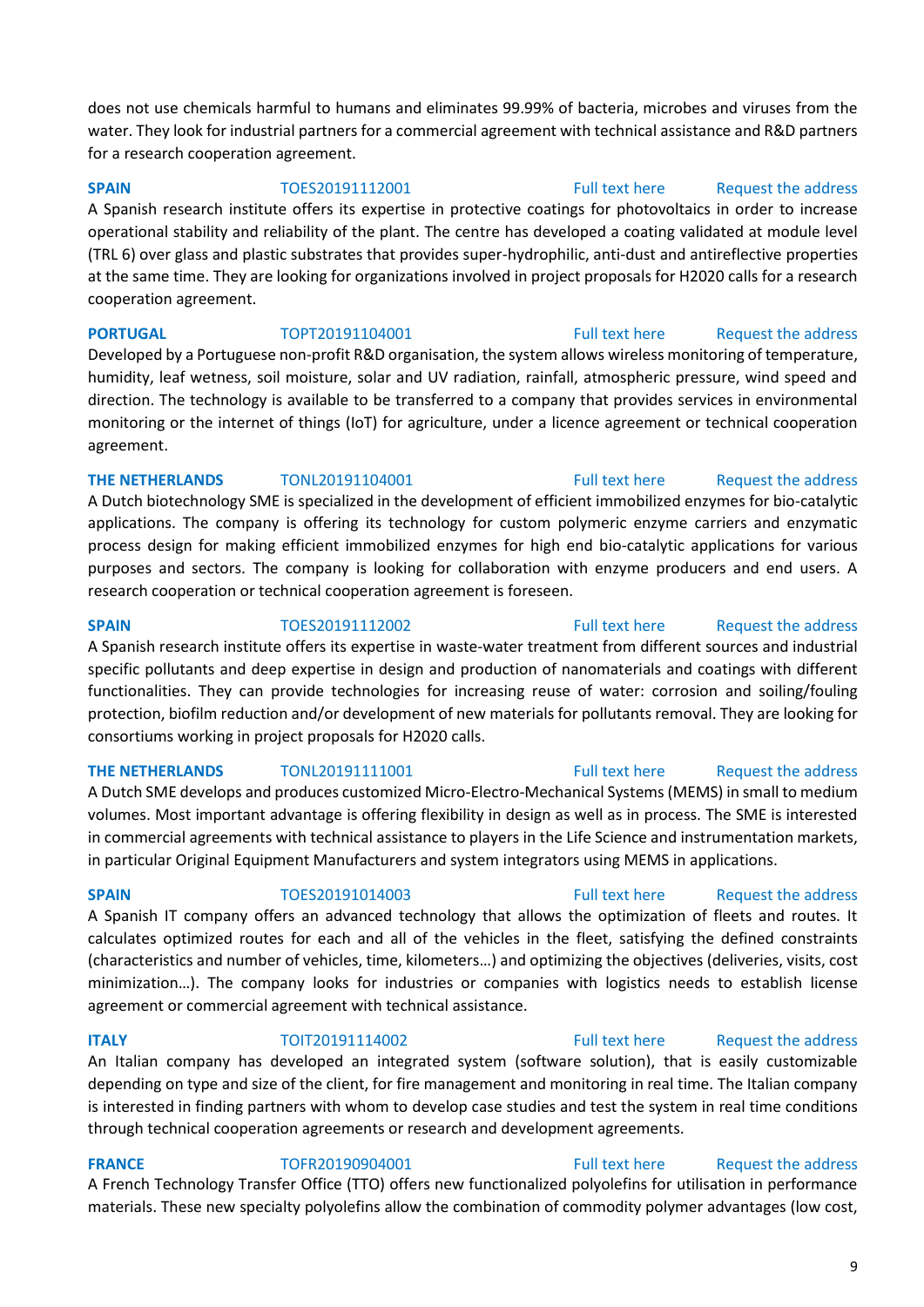low toxicity) with the added value provided by the new functionalities. A French SME is working with the TTO to scale-up the process. The TTO is looking for industrials interested in the technology for licensing.

**GERMANY** TODE20191118001 [Full text here](https://een.ec.europa.eu/tools/services/PRO/Profile/Detail/5c2ea3e4-231c-46fb-9851-766c6e7d9545) Request the address A German university offers a technology for short-circuit fault identification in direct current (DC) distribution grids. It is to ensure reliable operation of computers, motorized devices, lighting and others. The technology is fast and accurate and can work with existing hardware. Industrial partners from the areas of flexible power control and energy distribution are sought for technical cooperation and license agreements.

**GERMANY** TODE20191119001 [Full text here](https://een.ec.europa.eu/tools/services/PRO/Profile/Detail/11a91007-798c-4e01-a6bc-7eec55f68621) Request the address A German company has developed a new, previously unknown form of charging station for e-bikes and tested it in several prototypes. They are now looking for a manufacturer/developer for these charging stations. The potential partners should be familiar with the production and development of contactless charging systems. The company is looking for a cooperation within the scope of a manufacturer agreement, research agreement or technical cooperation.

**SPAIN** TOES20190731001 [Full text here](https://een.ec.europa.eu/tools/services/PRO/Profile/Detail/d9bbb710-3c7f-4c33-998d-1a850e6eac06) Request the address A research group from a Spanish university is developing Apps which allow improving the performance of the students and researchers in the measure and characterization of RF(radio frequency) devices, by the description of the devices and the management of the necessary instrumentation. The collaboration types sought are commercial agreements with technical assistance and technical cooperation agreements.

**SPAIN** TOES20190920001 [Full text here](https://een.ec.europa.eu/tools/services/PRO/Profile/Detail/7e05491f-9b08-4bc1-aa89-8535bcb5e166) Request the address A research group from a Spanish university has developed a didactic and interactive model in 3D that when it is completed constitutes a robotic plant cell. It comprises several pieces, that when pressed audio is played and activate the corresponding led. This model can be applied in primary and secondary education. The collaboration types sought are technical cooperation, license, and commercial agreements with technical assistance.

**SPAIN** TOES20190920003 [Full text here](https://een.ec.europa.eu/tools/services/PRO/Profile/Detail/c646126e-c4f4-4afc-bd28-b3f27e3d1454) Request the address A telematic services engineer research group from a Spanish university has developed a mechanism for advanced TCP-Path Ethernet switches that explores a network of transparent bridges to establish a specific path for each new TCP (Transmission Control Protocol) connection established between two terminals. The cooperation types are technical cooperation, license and commercial agreement with technical assistance.

**SPAIN** TOES20191028002 [Full text here](https://een.ec.europa.eu/tools/services/PRO/Profile/Detail/f6ba9463-9f81-4eb4-970a-c7067f0fb01d) Request the address

An engineering research group from a Spanish university has developed a procedure that solves in a simple and distributed way, without route calculations, the problem of establishing fast multiple paths between pairs of bridges bordering a network of bridges that route terminals' traffic connected to them. The cooperation types are license agreements, commercial agreements with technical assistance or collaboration agreements.

**SPAIN** TOES20190918002 [Full text here](https://een.ec.europa.eu/tools/services/PRO/Profile/Detail/2206311b-a6d7-45ce-b6fd-8e8b17a44435) Request the address A research group from a Spanish university with experience in event-based sensing techniques offers embedded processing techniques to increase the added value of wireless sensor devices in the context of smart cities: higher lifetime due to a consumption reduction of sensor nodes and minimal degradation of the communication channel. Looking for manufacturers partners of sensor network devices, with no preferred location, to establish a commercial agreement with technical assistance.

**FRANCE** TOFR20191105001 [Full text here](https://een.ec.europa.eu/tools/services/PRO/Profile/Detail/4bcd5c6e-acb5-48e4-9f60-41aabd25d136) Request the address A French SME expert in precision weather services proposes technical assistance on all aspects of a meteorological project. By integrating and reprocessing multi-source data and technology including X-band radar, the SME provides detailed European-wide information with high spatial and temporal resolution. Partners are sought for setting up projects in precision agriculture or industrial sites management. The company is looking for technical cooperation agreement.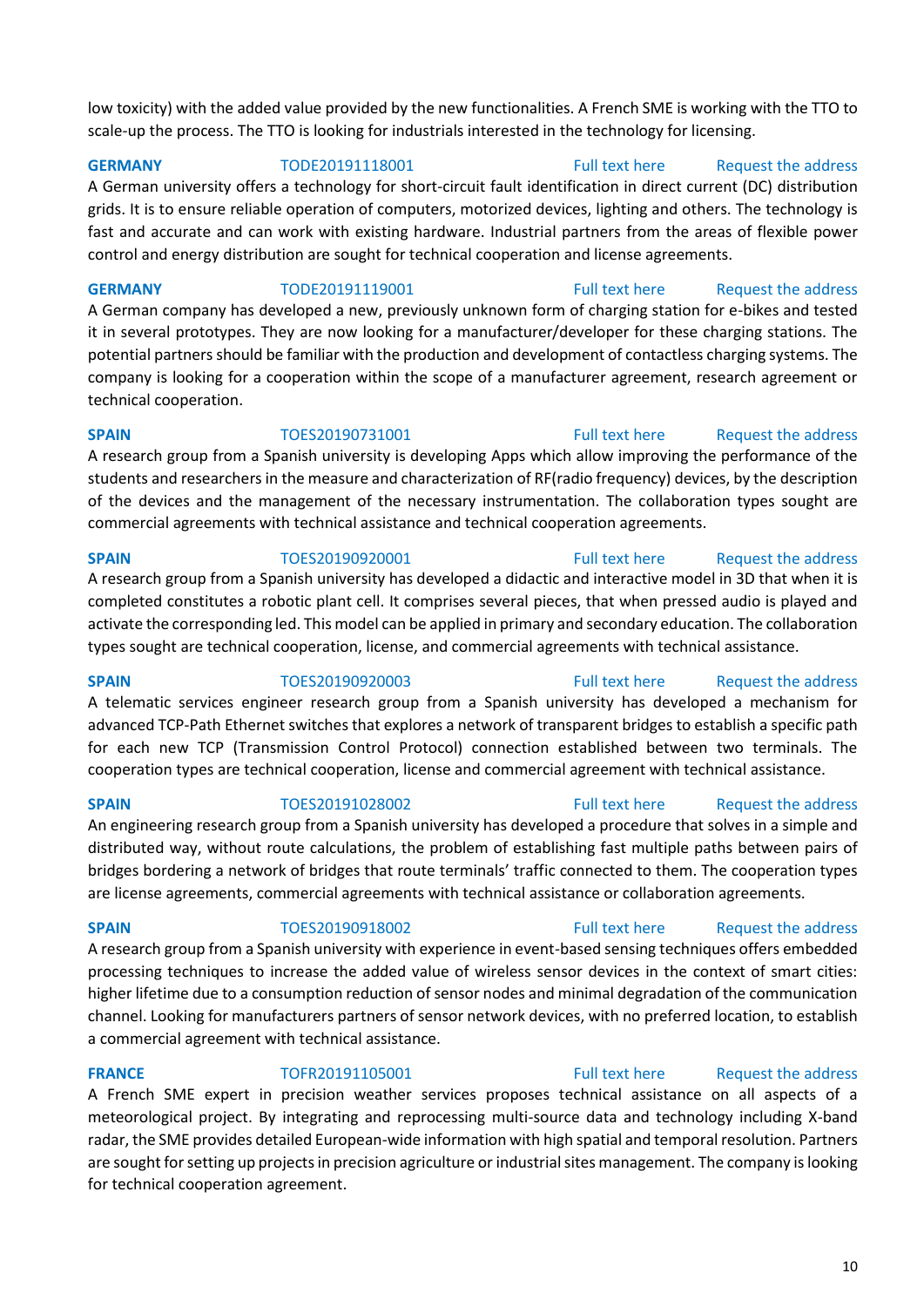A German SME´s cloud-based platform simplifies and automates crucial tasks for sponsors, clinical research organisation and study sites e.g. payment and financial management of clinical trials. It is ready to be integrated with other clinical trial software. Implementation is fast, the solution offers a new level of transparency, simple interface - all resulting in safe of time and more efficiency. To above mentioned organisations they offer license, research or technical cooperation agreement.

### **SPAIN** TOES20191114001 [Full text here](https://een.ec.europa.eu/tools/services/PRO/Profile/Detail/22baa689-9f40-467d-b5c0-1cb099f80ae1) Request the address

A Spanish research centre has developed a procedure to obtain in a simple, fast and cheap way, catalyst supports for adsorbent systems for the elimination of contaminants or odours in gas or liquid phase or as particle filters or distributors diffusers of fluids (gases or liquids). They look for industrial partners to establish a license agreement of the granted patent or a commercial agreement with technical assistance to implement the procedure and manufacture the catalyst support.

**ITALY TOIT20191111001** [Full text here](https://een.ec.europa.eu/tools/services/PRO/Profile/Detail/33fe198e-e113-4abe-8179-826c321fbcf7) Request the address An Italian research team has been developing a novel advanced tool for recording superficial brain activity and provide stimulation. It is a fully integrated recording system, including an ultra-flexible microelectrode array with a custom chip for signal amplification, filtering and digitization. It represents a state-of-the-art tool for lowpower bio-signals recording and provides enhanced performance if compared to available tools. They look for financial, research and technical agreements.

## **CZECH REPUBLIC** TOCZ20191016001 [Full text here](https://een.ec.europa.eu/tools/services/PRO/Profile/Detail/5aca590e-8ecd-477e-8227-4aa5f83f0609) Request the address

The renowned Czech medium-sized company, manufacturer of 3D scanning systems, is looking for educational/R&D organisations willing to implement their product – new generation of 3D scanners. The company produces structure-light based 3D scanners developed specifically for educational/R&D use. Partners sought are e.g. universities, high schools, fabrication labs/workshops located in EMEA and Latin America. Proposed collaboration should be based on commercial agreement with technical support.

## **GERMANY** TODE20190924001 [Full text here](https://een.ec.europa.eu/tools/services/PRO/Profile/Detail/d834495f-30fd-49e4-9515-90fcfb14605b) Request the address

A German university has invented a process for the production of sheets and strips, in particular thin sheets from CrMnNi austenitic stainless steel on an industrial scale, saving costs and material compared to existing processes. Thin sheets are suitable for the production of heat exchangers and other corrosively stressed components. Sought-after partners are those, which are interested in a licensing agreement or a technical cooperation agreement.

An Italian SME specialized in drug discovery has developed and patented a novel human epidermal growth factor receptor-3 (HER-3) targeting antibody-drug conjugate (ADC) for treating cancer. This molecule has shown potent therapeutic efficacy combined with a good safety profile. The company is looking for pharmaceutical companies or investors for financial or license agreement to further develop the product in clinical trials. A research cooperation agreement is also foreseen.

## A French SME created an intelligent led lighting system for vegetal growth: a software and hardware platform (LED lighting, control box, light spectrum sensors) to manage lighting conditions through artificial intelligence. This system increases up to 3 times growth rates with 60% lower energy consumption. The French company is looking for partners all around Europe to set up collaboration as commercial agreements with technical assistance.

## **AUSTRIA** TOAT20191105001 [Full text here](https://een.ec.europa.eu/tools/services/PRO/Profile/Detail/905756d8-da86-4e89-8bb5-95387bcc605d) [Request the address](http://www.een.bg/index.php?option=com_rsform&formId=13)  An Austrian engineering company active in research and development in different fields including water management & protection and agricultural engineering, offers an innovative fish lift system. The outstanding feature is the combination of a fish lift and lock. The product ensures the continuity of flowing waters and further

## **FRANCE** TOFR20191015001 [Full text here](https://een.ec.europa.eu/tools/services/PRO/Profile/Detail/4169e4af-9958-4369-ae47-1d6bf149f7c8) Request the address

## **ITALY TOIT20191114001** [Full text here](https://een.ec.europa.eu/tools/services/PRO/Profile/Detail/5e75a835-5f2b-4748-ac2f-c25a3b0f9bc5) Request the address

## **GERMANY** TODE20191031001 [Full text here](https://een.ec.europa.eu/tools/services/PRO/Profile/Detail/5fb18495-4241-4507-92d2-f2672ab30add) Request the address